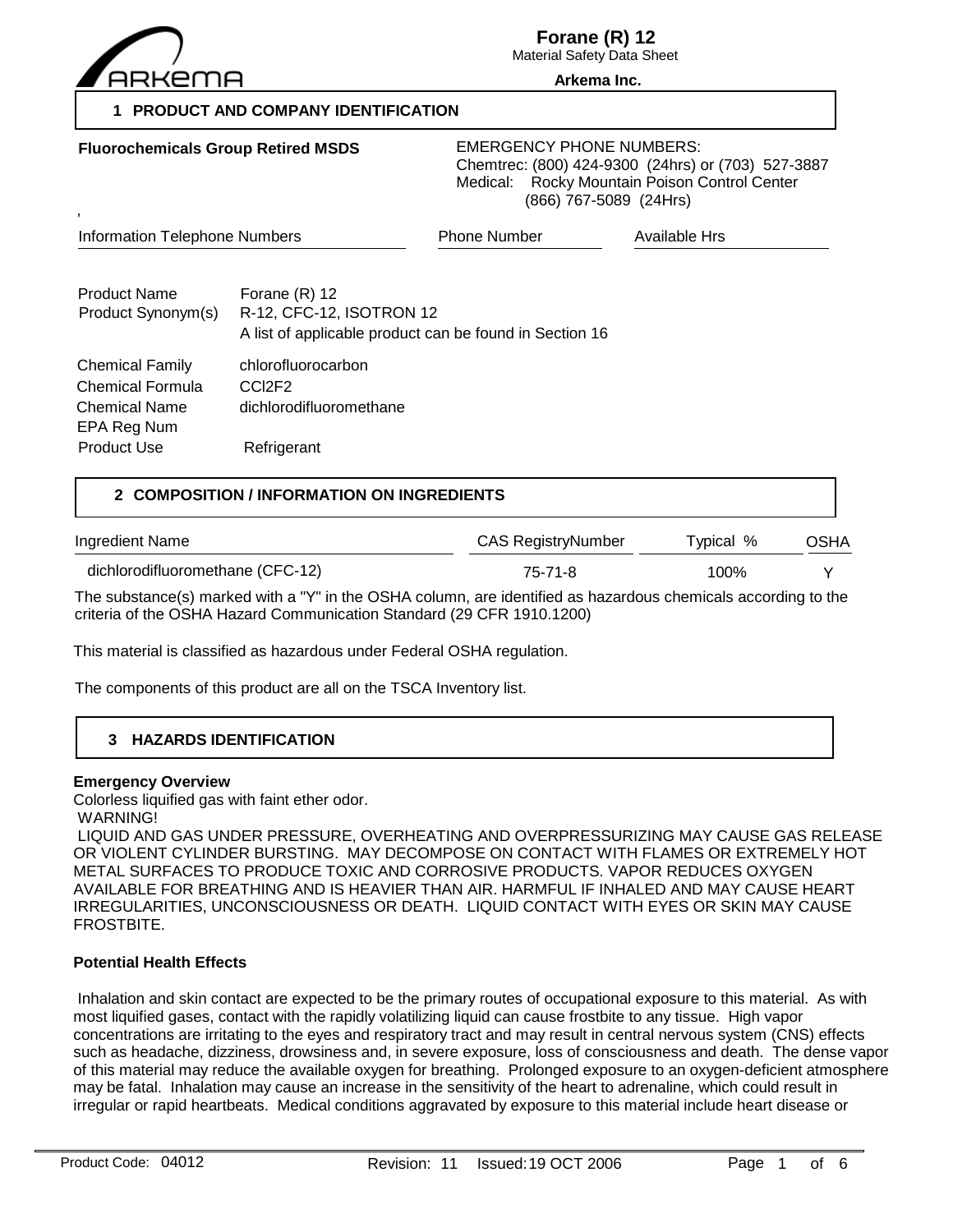

## **4 FIRST AID MEASURES**

IF IN EYES, immediately flush with plenty of water. Get medical attention if irritation persists.

IF ON SKIN, Flush exposed skin with lukewarm water (not hot), or use other means to warm skin slowly. Get medical attention if frostbitten by liquid or if irritation occures.

IF SWALLOWED, Not applicable - product is a gas at ambient temperatures.

IF INHALED, remove to fresh air. If not breathing, give artificial respiration. If breathing is difficult, give oxygen. Get medical attention. Do not give adrenaline, epinephrin or similar drugs following exposure to this product.

## **Fire and Explosive Properties**

| <b>Auto-Ignition Temperature</b> | NE.         |
|----------------------------------|-------------|
| <b>Flash Point</b>               | NA - GAS    |
| Flammable Limits- Upper          | <b>NONE</b> |
| Lower                            | <b>NONE</b> |
|                                  |             |

Flash Point Method

## **Extinguishing Media**

Use extinguishing media appropriate to surrounding fire conditions.

## **Fire Fighting Instructions**

 Stop the flow of gas if possible. Use water spray on person making shut-off. Fire fighters and others who may be exposed to products of combustion should wear full fire fighting turn out gear (full Bunker Gear) and selfcontained breathing apparatus (pressure demand NIOSH approved or equivalent). Fire fighting equipment should be thoroughly decontaminated after use.

## **Fire and Explosion Hazards**

 May decompose on contact with flames or extremely hot metal surfaces to produce toxic and corrosive products. Liquid and gas under pressure, overheating or overpressurizing may cause gas release and/or violent cylinder bursting. Container may explode if heated due to resulting pressure rise. Some mixtures of HCFCs and/or HFCs, and air or oxygen may be combustible if pressurized and exposed to extreme heat or flame.

## **6 ACCIDENTAL RELEASE MEASURES**

### **In Case of Spill or Leak**

 Use Halogen leak detector or other suitable means to locate leaks or check atmosphere. Keep upwind. Evacuate enclosed spaces and disperse gas with floor-level forced-air ventilation. Exhaust vapors outdoors. Do not smoke or operate internal combustion engines. Remove flames and heating elements.

#### **7 HANDLING AND STORAGE**

#### **Handling**

j

 Avoid breathing gas. Avoid contact with eyes, skin and clothing. Keep container closed. Use only with adequate ventilation. Do not enter confined spaces unless adequately ventilated.

## **Storage**

Do not apply direct flame to cylinder. Do not store cylinder in direct sun or expose it to heat above 120 F.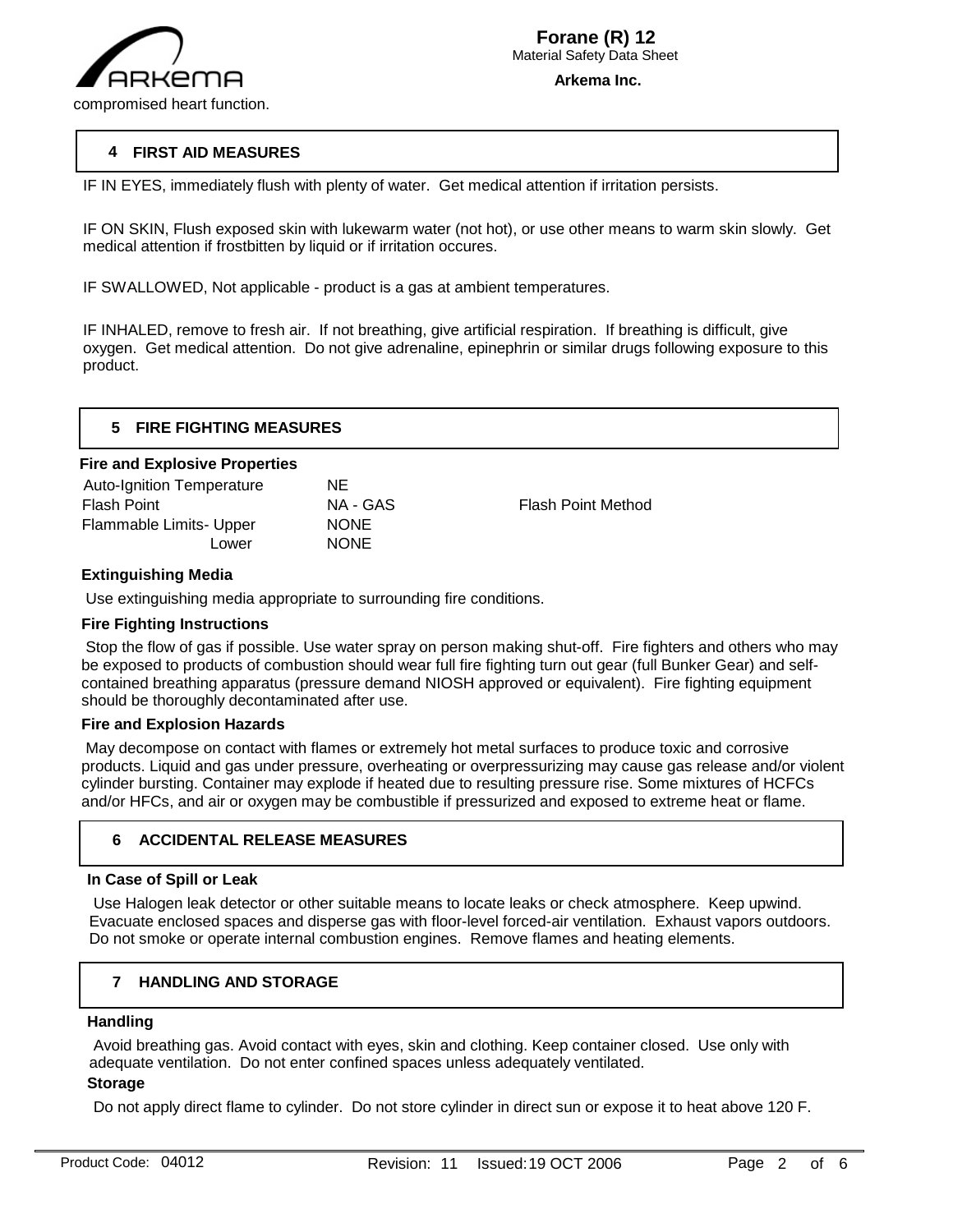

**Arkema Inc.**

#### **7 HANDLING AND STORAGE**

Do not drop or refill this cylinder. Keep away from heat, sparks and flames.

#### **8 EXPOSURE CONTROLS / PERSONAL PROTECTION**

## **Engineering Controls**

 $\overline{a}$ 

 Investigate engineering techniques to reduce exposures below airborne exposure limits. Provide ventilation if necessary to control exposure levels below airborne exposure limits (see below). If practical, use local mechanical exhaust ventilation at sources of air contamination such as open process equipment.

## **Eye / Face Protection**

Where there is potential for eye contact, wear chemical goggles and have eye flushing equipment available.

## **Skin Protection**

 Wear appropriate chemical resistant protective clothing and chemical resistant gloves to prevent skin contact. Consult glove manufacturer to determine appropriate type glove material for given application. Rinse contaminated skin promptly. Wash contaminated clothing and clean protective equipment before reuse. Wash skin thoroughly after handling.

## **Respiratory Protection**

 Avoid breathing gas. When airborne exposure limits are exceeded (see below), use NIOSH approved respiratory protection equipment appropriate to the material and/or its components (full facepiece recommended). Consult respirator manufacturer to determine appropriate type equipment for a given application. Observe respirator use limitations specified by NIOSH or the manufacturer. For emergency and other conditions where exposure limit may be significantly exceeded, use an approved full face positivepressure, self-contained breathing apparatus or positive-pressure airline with auxiliary self-contained air supply. Respiratory protection programs must comply with 29 CFR § 1910.134.

## **Airborne Exposure Guidelines for Ingredients**

| Exposure Limit                   |                                                                          | Value               |
|----------------------------------|--------------------------------------------------------------------------|---------------------|
| dichlorodifluoromethane (CFC-12) |                                                                          |                     |
| ACGIH TWA                        | -                                                                        | 1000 ppm 4950 mg/m3 |
| OSHA TWA PEL                     | -                                                                        | 1000 ppm 4950 mg/m3 |
|                                  | -Only those components with exposure limits are printed in this section. |                     |

-Skin contact limits designated with a "Y" above have skin contact effect. Air sampling alone is insufficient to accurately quantitate exposure. Measures to prevent significant cutaneous absorption may be required.

-ACGIH Sensitizer designator with a value of "Y" above means that exposure to this material may cause allergic reactions.

-WEEL-AIHA Sensitizer designator with a value of "Y" above means that exposure to this material may cause allergic skin reactions.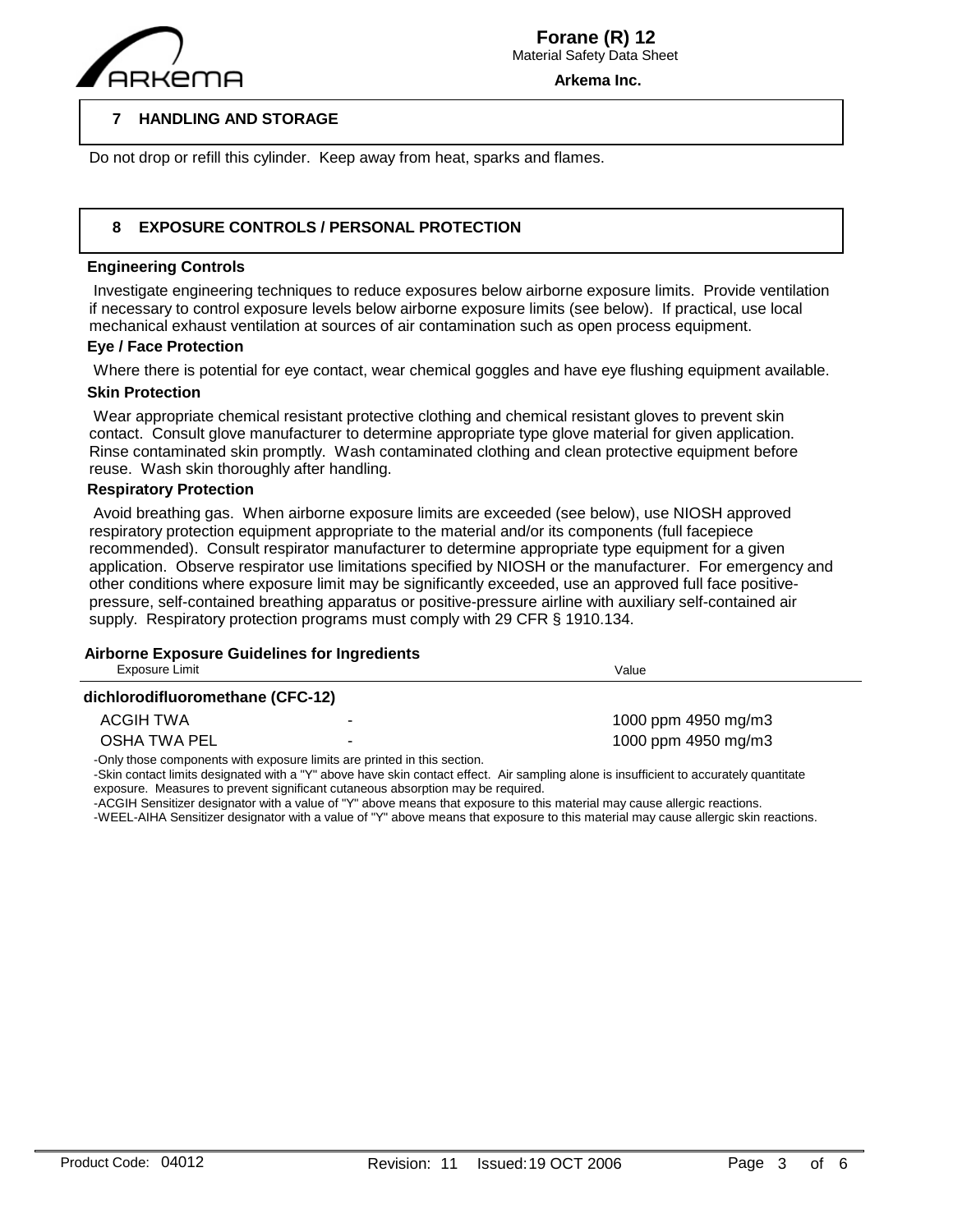

Material Safety Data Sheet **Forane (R) 12**

**Arkema Inc.**

## **9 PHYSICAL AND CHEMICAL PROPERTIES**

| Appearance/Odor         | Col    |
|-------------------------|--------|
| рH                      | NA.    |
| <b>Specific Gravity</b> | 1.31   |
| Vapor Pressure          | 84.8   |
| Vapor Density           | (AIF   |
| <b>Melting Point</b>    | NE     |
| <b>Freezing Point</b>   | -15.   |
| <b>Boiling Point</b>    | $-29.$ |
| Solubility In Water     | Slig   |
| <b>Percent Volatile</b> | 100    |
| Molecular Weight        | 120    |

1.31 @ 25 C 84.8 psia @ 21.1 C (70 F)  $(AIR = 1)$  4.20  $-157.8$  C (-252 F)  $-29.8$  C ( $-21.6$  F) Slight 120.91 Colorless liquified gas with faint ether odor.

## **10 STABILITY AND REACTIVITY**

## **Stability**

 This material is chemically stable under specified conditions or storage, shipment and/or use. See HANDLING AND STORAGE section of this MSDS for specified conditions.

## **Incompatibility**

Avoid contact with strong alkali or alkaline earth metals, finely powdered metals such as aluminum, magnesium or zinc and strong oxidizers, since they may react or accelerate decomposition.

## **Hazardous Decomposition Products**

Thermal decomposition products include hydrogen fluoride, hydrogen chloride, carbon monoxide, carbon dioxide and chlorine.

## **11 TOXICOLOGICAL INFORMATION**

## **Toxicological Information**

 Inhalation of high concentrations (40,000 ppm) by humans has been reported to cause a tingling sensation, humming in the ears, electrocardiogram changes, slurred speech, decreased psychological test scores, and in severe cases, partial loss of consciousness with amnesia and heart arrhythmia. Acute inhalation exposure produced anesthesia, heart arrhythmia, reduced heart function, effects on blood pressure, heart sensitization to adrenaline and other effects on the heart and respiratory systems in dogs, rats, mice, rabbits and monkeys. Repeated inhalation exposure produced tremors, mild narcosis and some blood changes in guinea pigs, dogs and monkeys; slight liver changes in guinea pigs; and no adverse effects in rats and rabbits. Slight irritation was observed in rats following repeated skin exposure. Following repeated oral exposure, no adverse effects were observed in rats or dogs. Reduced survival was observed in long-term high dose oral exposure studies in rats; however no adverse effects or increase the incidence of tumors were observed in rats or dogs at lower doses. Following exposure during pregnancy, no birth defects were observed in the offspring of rats (oral, inhalation) or rabbits (inhalation). No effects were seen on the ability of male or female rats to reproduce when exposed orally for 3 generations. No genetic changes were observed in tests using bacteria, animal cells or animals. Single exposure (acute) studies indicate:

Oral - No More than Slightly Toxic to Rats (LD50 >1,000 mg/kg)

Inhalation - Practically Non-toxic to Rats (30-min LC50 >800,000 ppm) and Mice (3-hr LC50 620,000 ppm) Eye Irritation - Practically Non-irritating to Rabbits

Skin Irritation - Practically Non-irritating to Rabbits

## **12 ECOLOGICAL INFORMATION**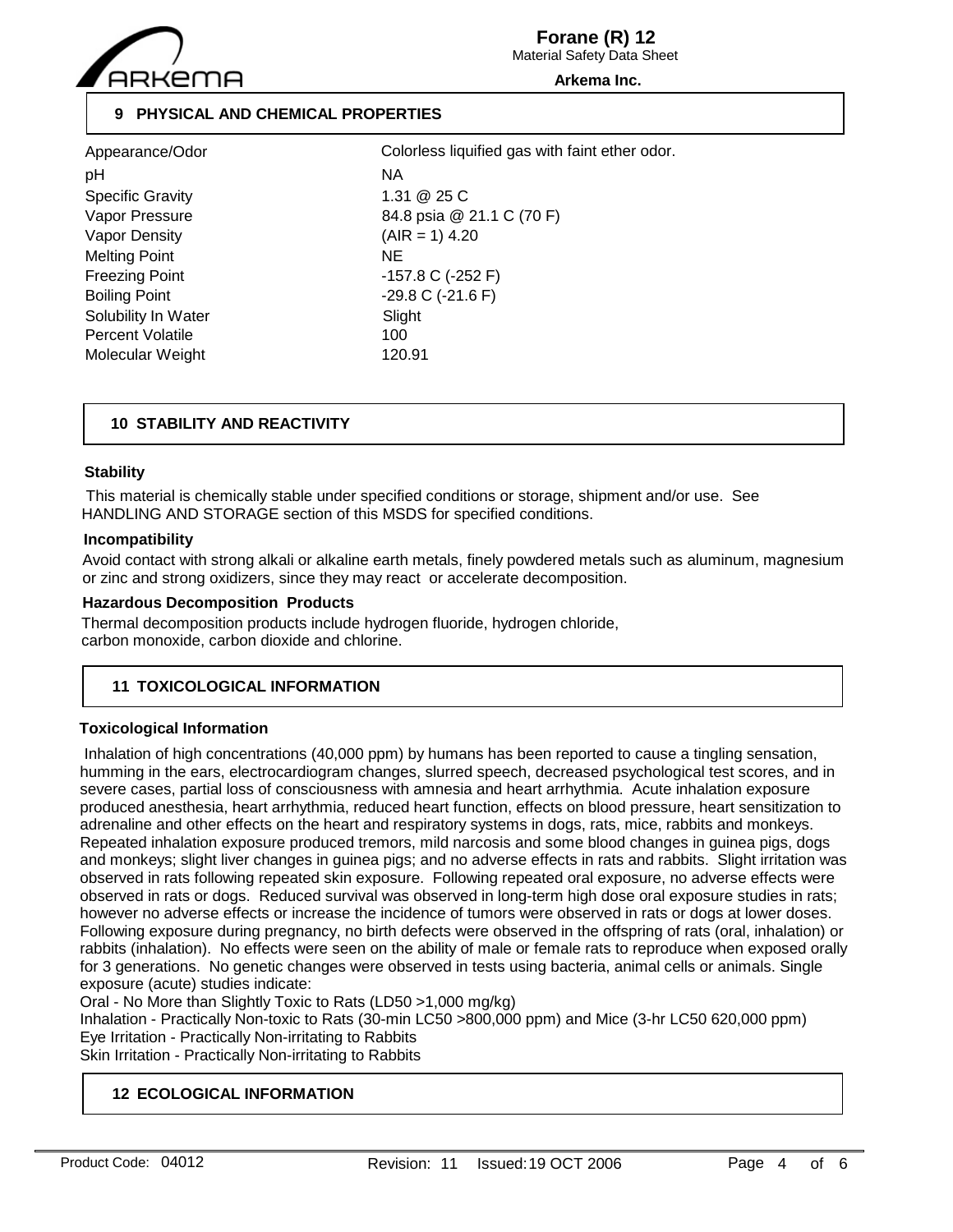

**Arkema Inc.**

## **12 ECOLOGICAL INFORMATION**

## **Ecotoxicological Information**

No data are available.

### **Chemical Fate Information**

This material is biodegradable in anaerobic environments. The log Pow is 2.08-2.16.

## **13 DISPOSAL CONSIDERATIONS**

#### **Waste Disposal**

 Recover, reclaim or recycle when practical. Dispose of in accordance with federal, state and local regulations. Note: Chemical additions to, processing of, or otherwise altering this material may make this waste management information incomplete, inaccurate, or otherwise inappropriate. Furthermore, state and local waste disposal requirements may be more restrictive or otherwise different from federal laws and regulations.

## **14 TRANSPORT INFORMATION**

| DOT Name                  | Dichlorodifluoromethane |
|---------------------------|-------------------------|
| <b>DOT Technical Name</b> |                         |
| <b>DOT Hazard Class</b>   | 22                      |
| UN Number                 | UN 1028                 |
| <b>DOT Packing Group</b>  | PG NA                   |
| RQ.                       |                         |

## **15 REGULATORY INFORMATION**

## **Hazard Categories Under Criteria of SARA Title III Rules (40 CFR Part 370)**

| Immediate (Acute) Health Y | <b>Fire</b>                |  |
|----------------------------|----------------------------|--|
| Delayed (Chronic) Health N | Reactive                   |  |
|                            | Sudden Release of Pressure |  |

The components of this product are all on the TSCA Inventory list.

| <b>Ingredient Related Regulatory Information:</b> |           |          |  |
|---------------------------------------------------|-----------|----------|--|
| <b>SARA Reportable Quantities</b>                 | CERCLA RQ | SARA TPQ |  |
| dichlorodifluoromethane (CFC-12)                  | 5000 LBS  |          |  |

#### **SARA Title III, Section 313**

This product does contain chemical(s) which are defined as toxic chemicals under and subject to the reporting requirements of, Section 313 of Title III of the Superfund Amendments and Reauthorization Act of 1986 and 40 CFR Part 372. See Section 2

dichlorodifluoromethane (CFC-12)

#### **Massachusetts Right to Know**

This product does contain the following chemicals(s), as indicated below, currently on the Massachusetts Right to Know Substance List.

dichlorodifluoromethane (CFC-12)

## **New Jersey Right to Know**

This product does contain the following chemical(s), as indicated below, currently on the New Jersey Right-to-Know Substances List.